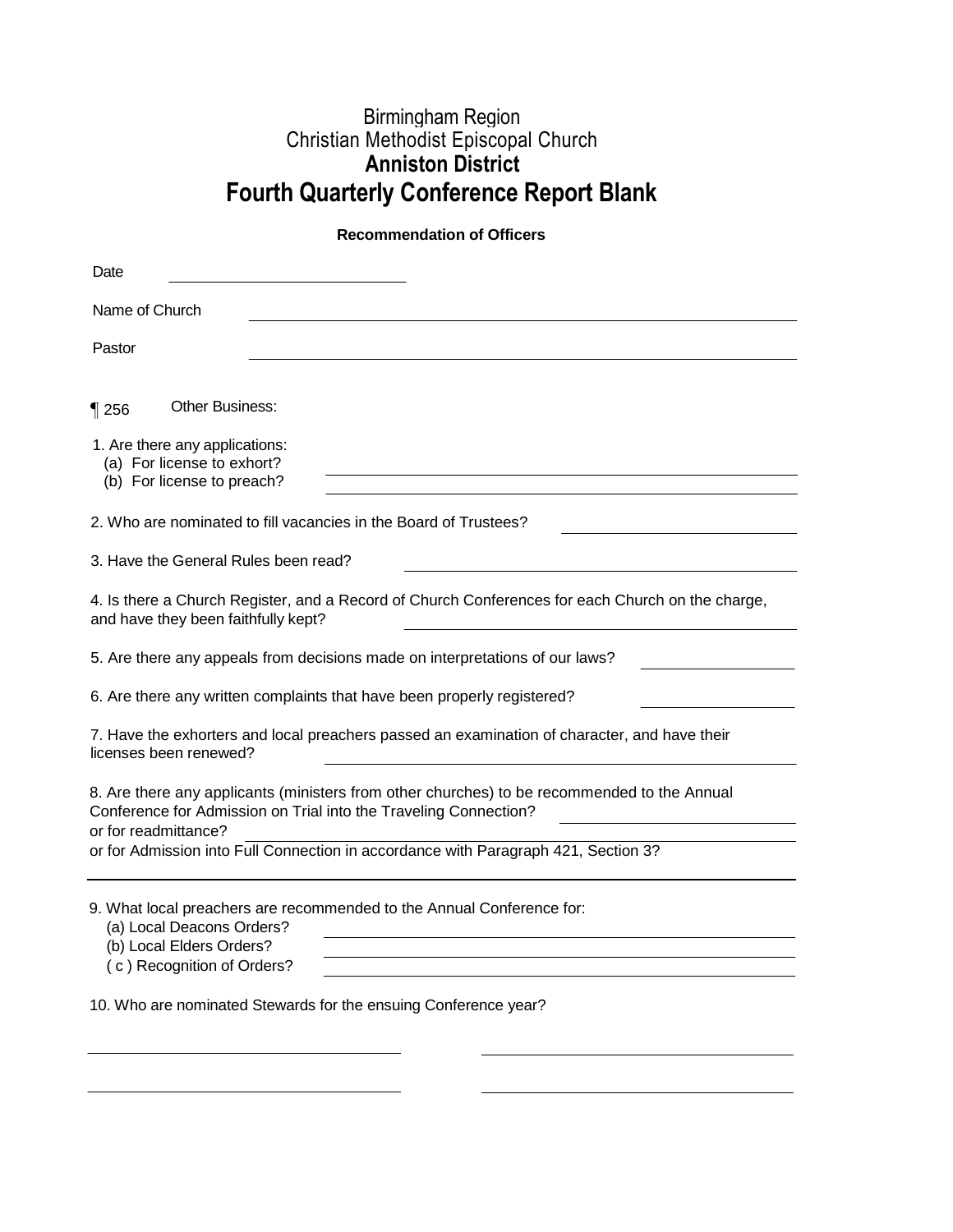11. Who is nominated Recording Steward? 12. Who are nominated Stewardesses for the ensuing Conference year? 13. Who is elected Church Treasurer? 14. Who are elected members of the Board of Christian Education? <u> 1990 - Johann Barbara, martin a</u> 15. Who is appointed Director of Christian Education? 16. Who is confirmed General Superintendent of the Sunday Church School? 17. Who are nominated Departmental Superintendents? 18. Who is elected President of the Christian Youth Fellowship? 19. Who is elected President of the Young Adult Council? 20. Who is elected Chairperson of the Commission on Membership and Evangelism? 21. Who is confirmed President of the Women's Missionary Society?<br>
<u>
</u> 22. Who is elected Lay Leader? 23. Who are elected president(s) of the church choir(s)? 24. Who is confirmed Chorister?

1